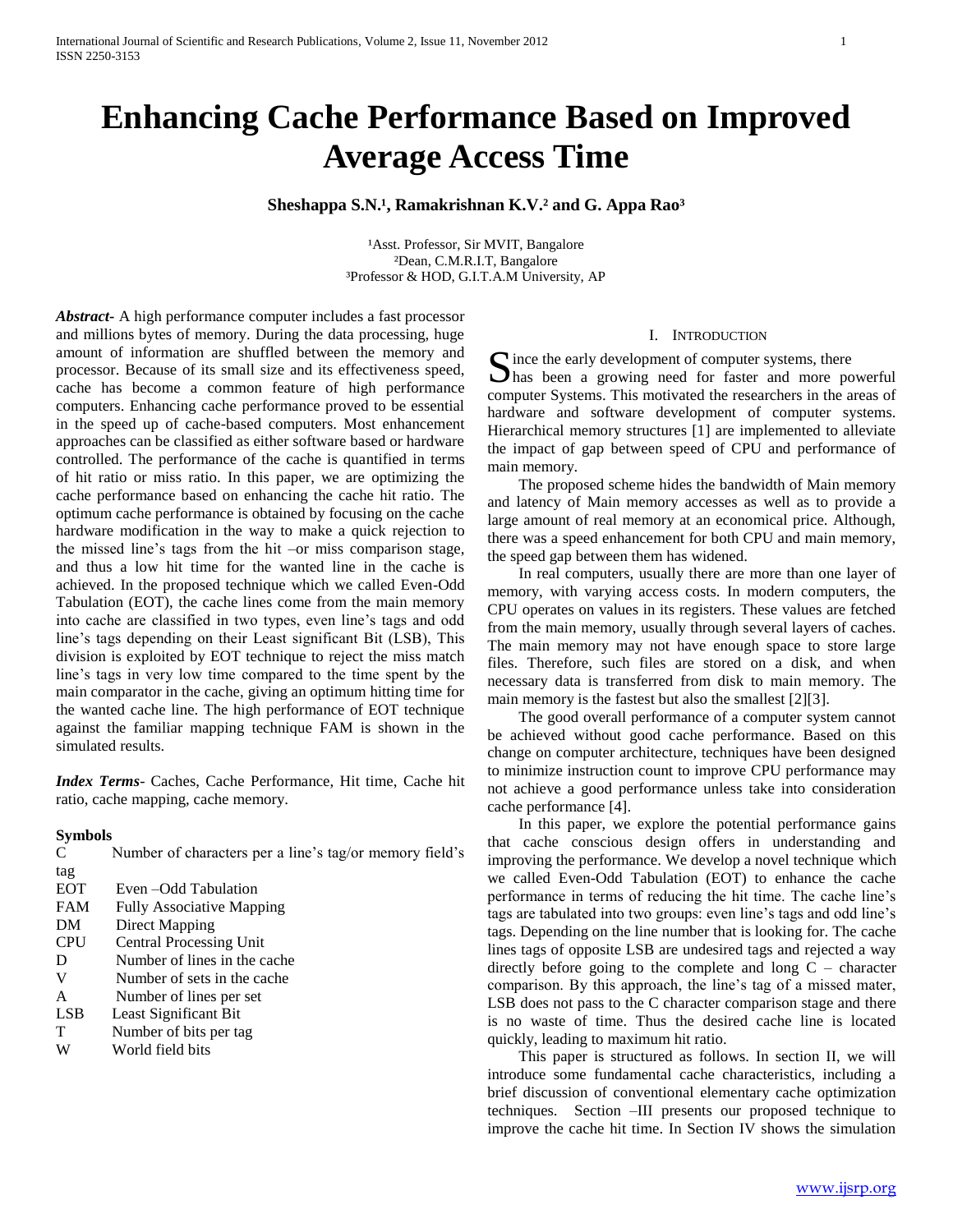results and explains the performance of the proposed techniques against the conventional methods. Finally, Section V concludes the paper work.

# II. CACHE DESIGN

 Typically, a memory hierarchy contains a rather small number of registers on the chip which are accessible without delay. Furthermore a small cache, usually called level one (L1) cache, is placed on the chip to ensure low latency and high bandwidth. The L1 cache is often split into two separate parts one keeps data, and other instructions. The latency of on chip caches is commonly one or two cycles. The L1 caches are usually backed up by a level two (L2) cache, currently, L2 cache memories are typically located on-chip as well, e.g., in the case of Intel's Itanium CPU. The off-chip caches are much bigger and provide data with lower bandwidth and higher access latency [5][6]. The cache design has a direct effect on the cost and performance of the computer system. The various design explored in this section have different addressing mechanisms I terms of cost and speed but have one common feature that every cache is divided into d-lines each containing 2w –words. The address generated by cpu is formed of two components, a line index b and a word offset f within the line, when such an address is generated, the cache is first checked for the presence of the requested line b, if found then the offset f is used to fetch the needed data. Otherwise the specified line b must be fetched from the lower level of memory. All cache approaches are based on selecting where to store a particular block and how to locate it for a memory request. Hence, cache organizations are classified according to the various ways the memory blocks are assigned to the cache and thus such an assignment usually adhere to particular mapping technique[7][10]. In the following subsections, we will survey a number of conventional cache design. Each design will have a different mapping strategy that will map the memory blocks to the cache lines. In order to highlight the performance of the proposed EOT technique, a comparison is made with the conventional Fully Associative Mapping Technique (FAM).

#### **A. Aspects of Cache Architectures**

 Data within the cache are stored in cache lines; a cache line holds the contents of a contiguous block of main memory. If data requested by the processor are found in a cache line, it is called a cache hit. Otherwise, a cache miss occurs. The contents of the memory block containing the requested word are fetched from a lower memory layer and copied into a cache line. For this purpose, another data item must typically be replaced. Therefore, in order to guarantee low access latency, the question into which cache line the data should be loaded and how to retrieve them must be handled efficiently. In the next subsections, we will brief the well-known techniques and introduce the privileges and drawbacks of each.

## 1. Direct Mapping (DM)

 In respect of hardware complexity, the cheapest approach to implement block placement is direct mapping [11]-[13]; its function maps any block in the main memory into only one possible cache line. The cache line is marked by a tag value to

distinguish a particular block of data from the other blocks that can locate in that line.

 Direct mapped caches are fast, simple and inexpensive to implement. Moreover, direct mapped cache has been among the most popular cache architectures in the past and is still very common for off-chip caches. However, its main disadvantage is the frequent occurrence of conflict. Conflict occurs while executing a program task that requires several variables that resides in two or more blocks that map to the same cache line.

# 2. Fully Associative Mapping (FAM)

 In contrast to the simple mapping for a direct mapping cache, an associative cache allows any of the memory blocks to be mapped to any of the cache lines [8],[14]. Such flexibility allows for better utilization of the cache without conflict. In this design, the line numbers of the current cache contents are placed in an associative cache directory. The block is searched for in the cache directory. If the CPU finds its match, then the data is in the cache and the corresponding block is accessed. A mismatch results in a cache miss, and a fetch is issued to main memory. Since the block could be placed in any cache line, one of the resident blocks is overwritten. The choice of replacement block may cause future cache misses.

 Direct mapped and fully associative caches can be seen as special cases of k-way set-associative caches of *v*-sets and *d* lines per a set. At  $v = d$ , a direct mapped cache is a one-way

 Set-associative cache, whereas a fully associative cache is *d*  way one set-associative. In a fully associative cache and in a *d*  way set-associative cache, a memory block can be placed into several alternative cache lines.

 Computer architects have recently focused on increasing the set associatively of on-chip caches. A k-way set-associative cache is characterized by a higher hardware complexity, but usually implies higher hit rates [14]- [16]. The d-cache lines of kway set-associative cache are grouped into *v*-sets. The contents of any memory block can be placed into any cache line of the corresponding set. This design is a compromised design that avoids the problem of conflicts and the dependency of the cycle time on the cache size. For a given CPU address, the address is obtained as in the direct mapping cache: *B Mod L* where *L* is the number of sets. Once the required set is determined, the desired block *B* is associatively searched for among the members of the set. When a cache miss occurs, replacement decisions take into account only members of the set where the miss occurred, not the whole cache. Conflict will rarely occur since two blocks accessed at the same time from the same correspondence set may reside in different blocks of a set. Thus, the set associative mapping cache organization has most of the speed advantage of the direct mapping cache and much of the flexibility of the full associative cache, both at a moderate cost. Due to its cost-performance edge, set associative cache design has been selected by many computer manufactures when implementing a cache for their computer systems.

## 3. Sector Mapping Cache (SMC)

 In sector mapping, Memory and cache are both divided into equal-size sectors; each sector is divided into number of blocks [17]. Any memory sector can be mapped into any cache sector.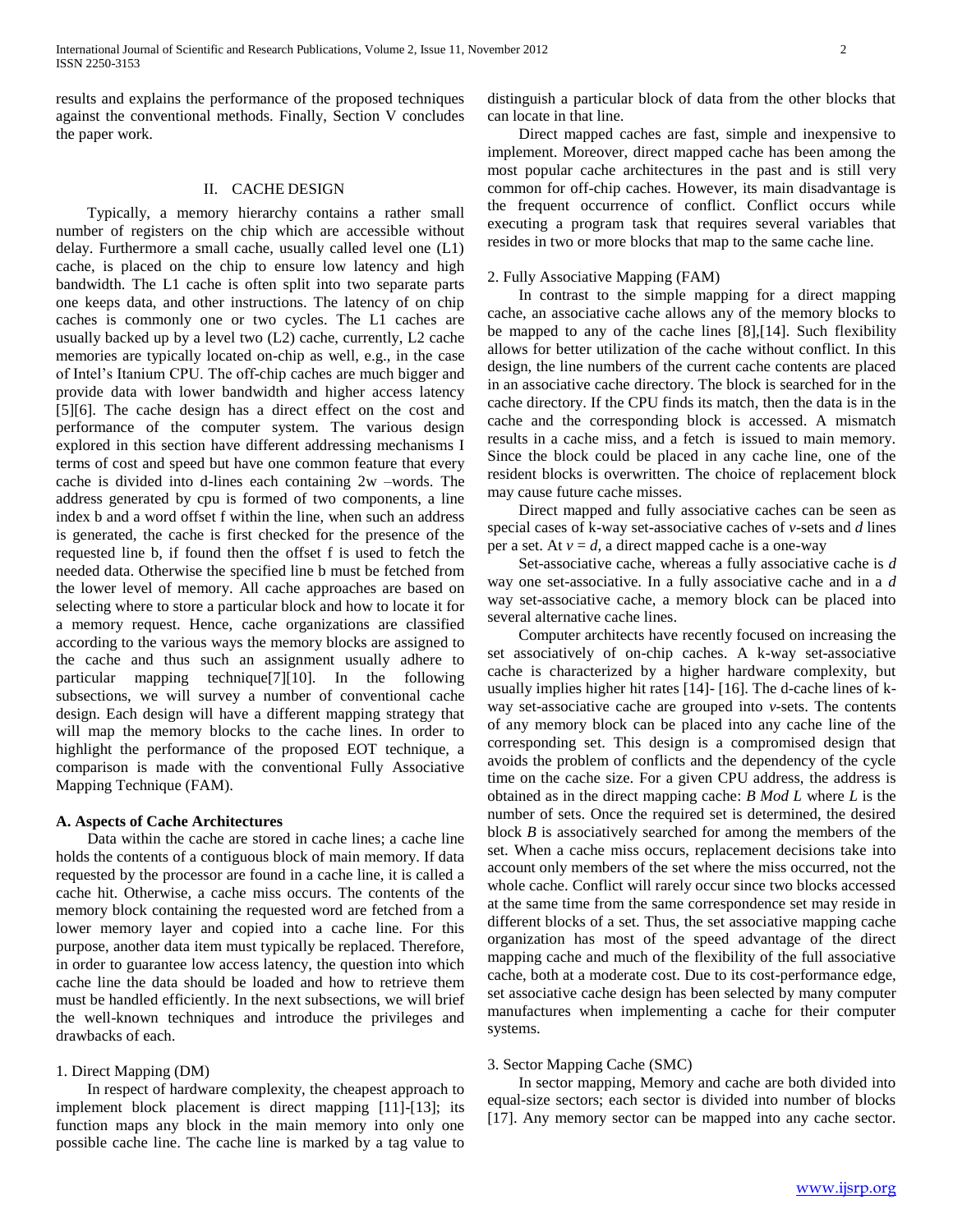Inside a sector, tag memory uses validity bits to indicate which memory units are in use and which are not.

# When a block is cached, it is read into the correct position in any sector of the cache, given by discarding the bottom m address bits and taking the next n as the block number within the sector. That whole sector is then tagged with the remaining upper address bits and the other blocks in the sector are marked as invalid. This scheme takes advantage of locality of reference to consecutive blocks and needs fewer tags thus reducing the cost of associative access to the tags.

#### **B. Cache Performance Model**

 Typical design and optimization techniques attempt to reduce the number of instructions that are executed leading to a high speed computer system. Many attempts had been carried out to improve the cache memory performance. Serhan and Abdel-Hag modified the set associative mapping in a way to increase the set size virtually by allowing interleaving processes to make use of empty lines in cache and not overwrite the cache lines by each other [9]. Spjuth proposed the elbow caching to improve the skewed-associative caching, which depends on the efficiency of data movement between alternate positions in the cache [18].

 The terms hit and miss rates, cost of hit and the miss penalty are used to measure the performance of a cache, where a cache hit finds the data when we access the memory and cache miss does not find the data. The cost of cache hit defined as access time to access an entry in cache and the miss penalty is an extra cost with one that contains required data.

 Due to the principle of locality, there are a number of accesses to items in the block that is brought into cache, leading to faster overall access time. The fraction of the total number of blocks that are missed in the cache and need to access main memory is the miss ratio. Higher hit-rates provide a high cache performance. Designers use average memory access time as a way to measure cache performance. It is the average time to access memory considering both hits and misses and the frequency of different access which affects the performance. For two memory levels, the average access time  $(T_{av})$  is determined in terms of cache hit and cache miss ratios and access times for cache and main memory [6]. It is given by:

 $T_{av}$  = (Cache hit ratio) × (Hit time) + (Cache miss ratio) × (Miss Penalty) (1)

 The misses are broadly classified into three types, compulsory misses, conflict misses and capacity misses. A compulsory miss occurs at the first access of that memory location, so memory location has not yet been loaded into cache. These are also called cold start misses, or first reference misses. A conflict miss occurs when there are many memory accesses mapped to the same index set in a cache, so data in a block of in this index set may be discarded even though another block in another relatively unused index set might be even older. A capacity miss occurs when a memory location is accessed once, but later because the cache fills up, that data is discarded, and then when we get a miss when accessing that memory location again because that data is no longer in memory.

## III. PROPOSED METHODOLOGY

 In this paper, we investigate the benefits of optimizing cache performance and focusing exclusively on enhancing the cache hit ratio; since the cache performance can be classified in terms of cache hit and cache miss ratios. The cache control comparator and its technique play a crucial role in cache hit time and thus in improving the cache performance. In our proposed EOT technique, the line's tags are assumed in two groups; even line's tags and odd line's tags depending on their Least Significant Bit (LSB). Each line's tag is C-characters size and each character is 4-bits. Before feeding the line's tag of Ccharacters to the main cache comparator for a complete Ccharacter comparison, the line's tag is passed through the even-or odd comparator for filtering. By this even-or odd comparator, all the cache's tags of opposite LSB to the memory address's tag that is looking for will be rejected directly and quickly before entering the complete and long C character comparison stage. Therefore, a lot of miss match line's tags are discarded quickly before going to the main cache comparator, leading to an optimum hit time for the wanted cache line.

 It is not necessary for all the cache line's tags fetched from the main memory to be divided equally between the even and odd values. Thus depending on the current values of the line's tags in the cache, the performance of the EOT technique can be categorized in four cases:

#### *i. Case- one*: *Equal hit ratio*

 If the current values of the line's tags in the cache come equally between the even and odd values, then the hit ratio will be the same for locating an even line's tag or odd line's tag.

#### *ii. Case- two*: *High hit ratio*

 If the current line's tags of opposite LSB to the one that is seeking for in the cache are coming more, the hit time is low and a high hit ratio is obtained. This is due to the high speed rejection of the miss match- LSB line's tags by the even-or odd comparator.

#### *iii. Case- three*: *Worse hit ratio*

 This is the rarely case. There is no improvement in the hit ratio if the current values of the line's tags in the cache are all coming in even or odd order and the cache line that is looking for in even or odd order, respectively.

#### *Iv.Case- four*: *Uncounted hit ratio*

 If the current values of the line's tags come randomly in the cache, the line hit time is unknown and depends on the random distribution of the tags values in the cache.

#### *A .Even- Odd Tabulation Technique (EOT)*

 For mapping the main memory blocks into cache lines, the memory address word is divided into two fields; the tag field of t-bits and word field of w-bits. The tag value of the memory address that is looking for needs to be compared with all line's tags in the cache to grasp the desired cache line for a word access. In EOT technique, before feeding the line's tags to the main cache comparator of a counted time comparison, a discriminated stage is added for even tags and odd tags. This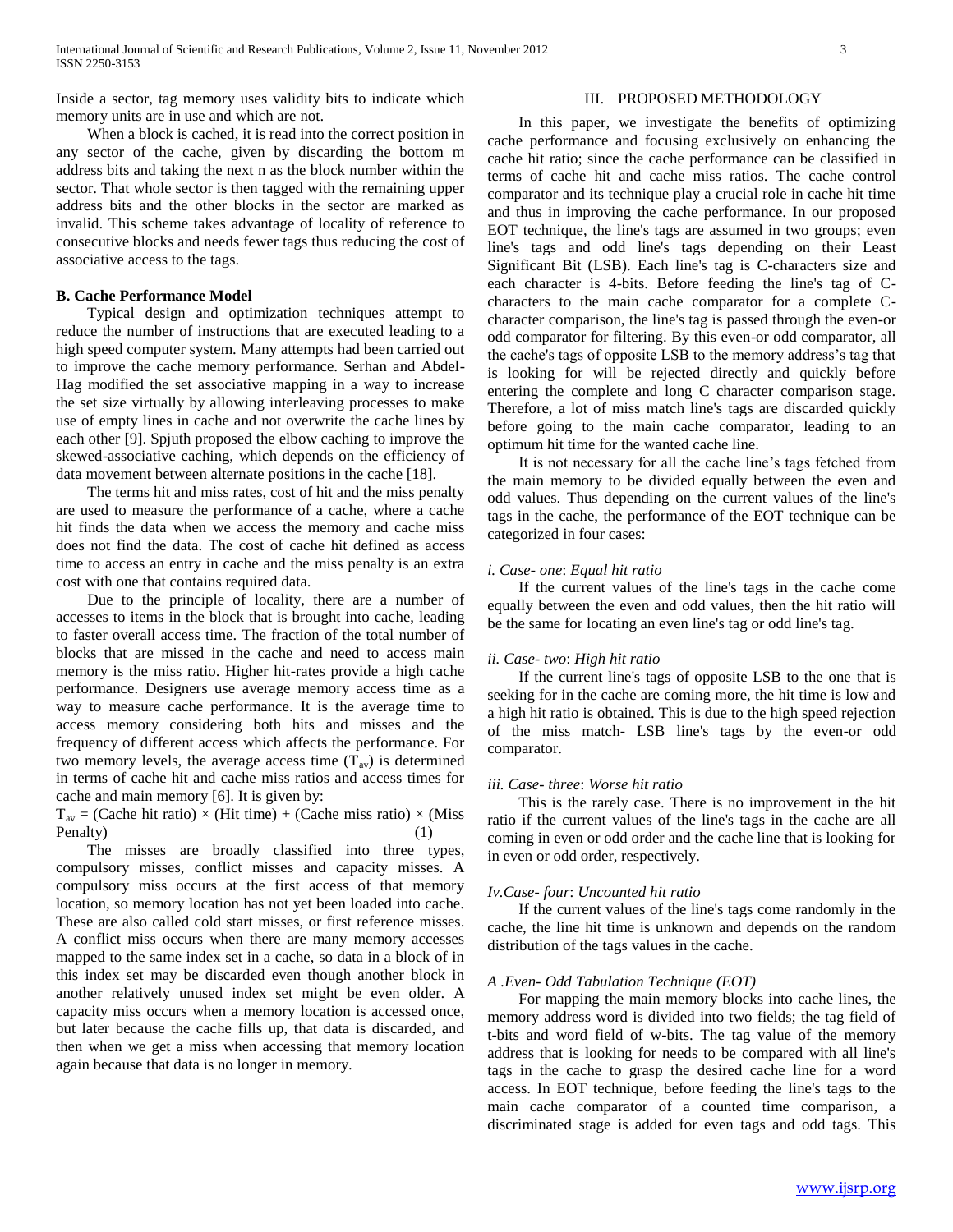stage is implemented by adding the even-or odd comparator as shown in Fig.1.



Fig.1 Even-Odd Tabulation Technique

## *B. Pseudo code for EOT Technique*

 A java code is written to implement the EOT technique and determine the cache line hit time at different memory sizes. The pseudo code is given in Appendix (A). It includes the following steps:

#### *1. Step one*

 Take the tag value of the memory address of C-characters that is looking for and the cache line's tag of C-characters and feed them to the even-or odd comparator.

# *2. Step two*

 Compare the LSBs of both; memory address's tag and cache line's tag. If there is a mismatch between them, the cache line's tag is rejected directly. Otherwise, the line's tag is pushed forward to the main cache comparator.

#### *3. Step three*

 Compare the passed- line's tag with the memory addresses tag at the main cache comparator for a complete C-characters comparison.

# *4. Step four*

 Continue on comparison process until reaching the cache line's tag of C-matches. It is the wanted one, so break the comparison.

## IV. RESULTS AND DISCUSSIONS

 The performance of the proposed technique EOT is determined and compared with the well known technique FAM. The simulation results are based on cache hit time and investigated for different sizes of cache and main memory. Fig.2 shows the cache hit time for the EOT technique against that of FAM technique. The cache is 16k line size and their lines are taken randomly from a main memory of 4M byte. The performance of EOT and FAM are simulated for 20 line's tags generated randomly from the cache. The high performance of EOT technique for cache hit time is arisen strongly. It is at average improvement of 36.57% compared to FAM technique. Fig.3 shows the performance of EOT against that of FAM technique, for 20 line's tags selected randomly from a 32k line cache. The cache lines are also taken randomly from a main memory of 16M byte. The average improvement in cache hit time by EOT compared to FAM is 40.57%.

 In Fig.4, the current values of the line's tags are brought and forced equally between even and odd values for 16k line cache. Due to the direct and quick rejection of the half line's tags by the even-or odd comparator, the EOT technique has shown a high performance for cache hit time. Its average improvement compared to FAM is 45.45%.

 Fig. 5 shows the worst case at where the current values of the line's tags in the cache are all forced in even order or in odd order and the cache line that is looking for is in even order or in odd order respectively. In practice, it is a rarely case. The evenodd comparator in EOT technique becomes without avail and it caused a regression of 4.16%.

 The results summarizes that a powerful performance for a cache hit time is obtained with the proposed technique EOT compared to the familiar FAM technique.



Fig. 2 Hit time in a 16k-line cache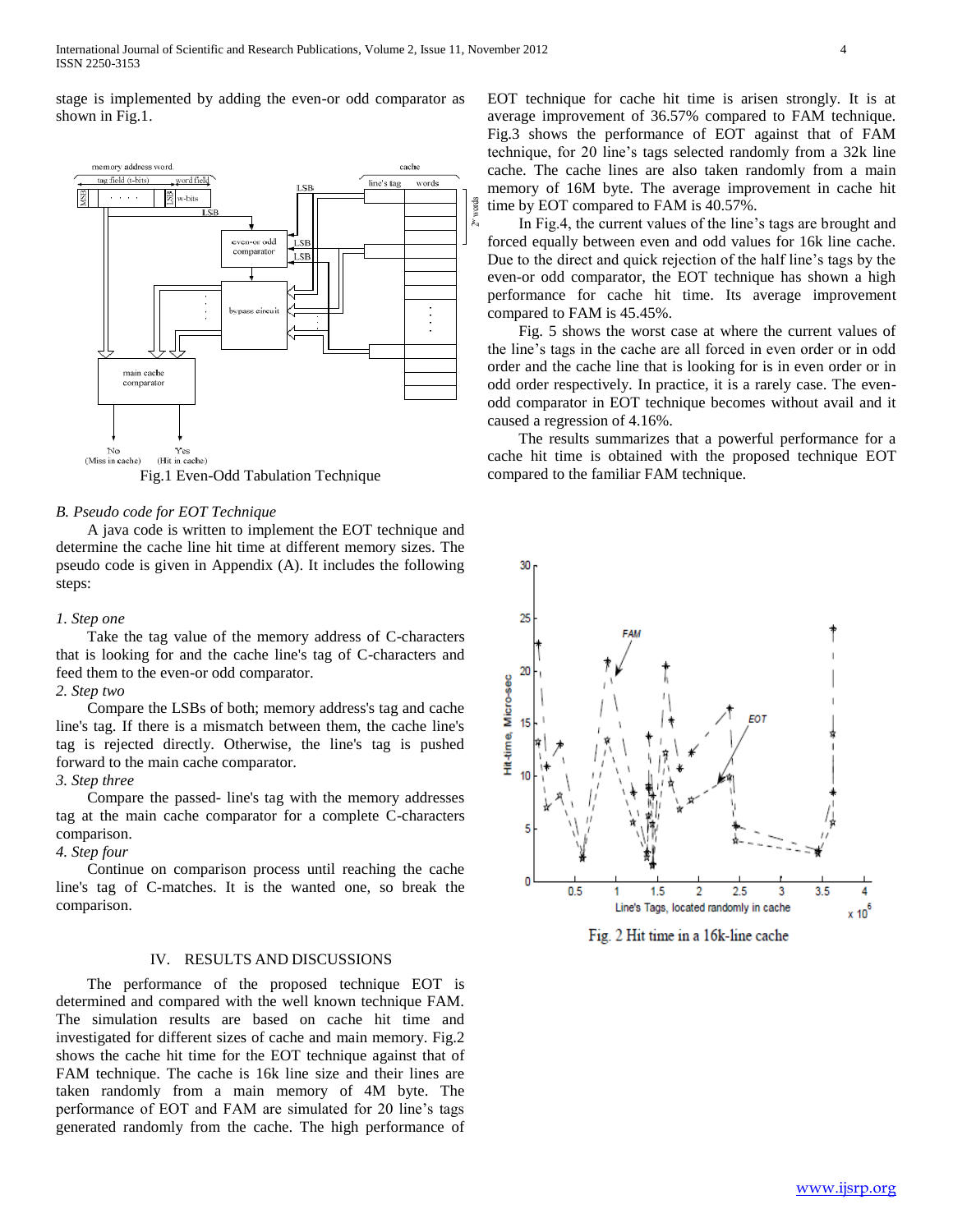

Fig.3 Hit time in a 32k-line cache



Fig. 4 Hit time in 16k-line cache for equally even and odd line's tags



30

Fig.5 Hit time in a 16k-line cache for forced even order or odd order line's tags

# V. CONCLUSIONS

 Cache performance optimization yields to significant execution speedups. While some techniques are based on optimizing compilers, others are based on hardware. Future computer architecture trends further motivate research efforts focusing on memory hierarchy optimizations. In this paper, we presented optimum hardware cache architecture to enhance the performance of the cache based on high hit ratio. Because there are fewer cache lines than the main memory blocks, the cache line's tags can be come onto unequally two groups of tags; even line's tags and odd line's tags. So the proposed EOT approach exploited the LSB of the tag field in the main memory address to distinguish between the match tags and miss match tags in the cache. The even-or odd comparator compares only the LSBs of the cache line's tag and the memory field tag and rejects any miss match cache line in very low time. Consequently, only the matched cache line's tags are passed to the main cache comparator for a long and complete C-character comparison. In this way a lot of miss match line's tags are grasped and rejected quickly in the even-or odd comparator and they do not need to go to the main cache comparator. Building on that, there is no waste of time and a minimum time for cache line hitting is reached.

 The performance of the proposed EOT technique is simulated and compared to the well known FAM technique, for different cache sizes; 16k line and 32k line. The results have shown that the new EOT technique has achieved a high performance for a line hit time in the cache compared to the familiar FAM technique.

#### *Appendix (A): Pseudo code for EOT technique*

Find a cache-line's tag using EOT technique; Initialize time of one bit comparison = TB  $\square$ s; Initialize time of one hex-digit comparison = TH  $\square$ s; Initialize No. of Characters per a tag  $= C$ ; Initialize the "Bit-Counter"  $=$  zero; Initialize the "Character-Counter" = zero;